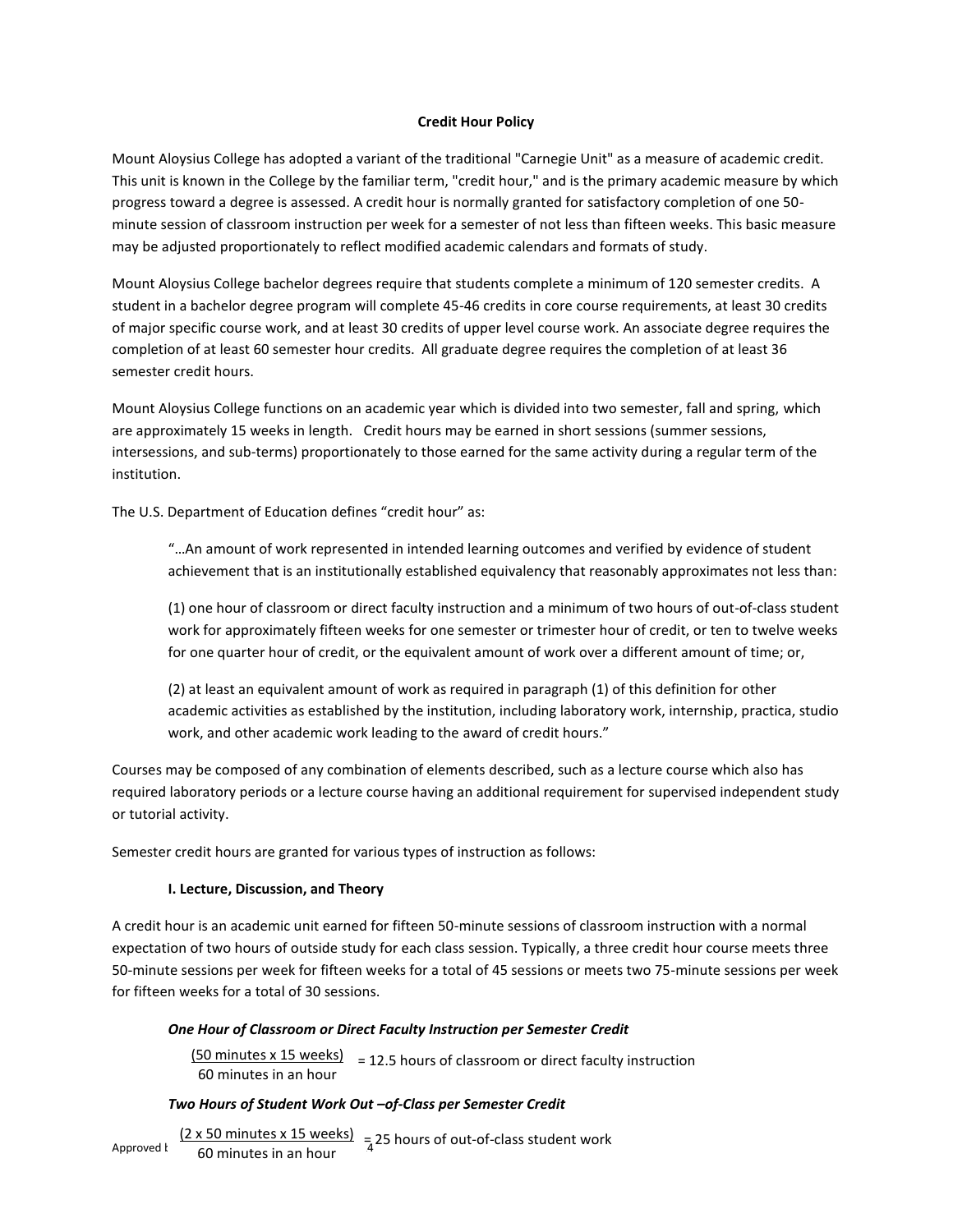12.5 hours of classroom or direct faculty instruction plus 25 hours of out-of-class or direct faculty instruction per semester equals 37.5 hours of instruction and student work per credit hour.

## **II. Laboratory & Group Studio**

A credit hour is awarded for the equivalent of fifteen periods of such activity, where one laboratory credit represents 110 minutes (two hours) to 170 minutes (three hours) per week of scheduled supervised laboratory work and substantial student preparation time of two hours.

# *One hour of Lab Credit*

 $\frac{(110 \text{ minutes} \times 15 \text{ weeks})}{27.5 \text{ hours}}$  = 27.5 hours of laboratory instructional time 60 minutes in an hour

# *Two Hours of Student Preparation for Laboratory Credit*

 $(2 \times 50 \text{ minutes} \times 15 \text{ weeks})$  = 25 hours of out-of-class student work 60 minutes in an hour

27.5 hours of laboratory instructional time plus 25 hours of out-of-class preparation per semester equals 52.5 hours of instruction and student work per credit hour. A four credit course (three credits of lecture/one credit of lab) requires a total 165 hours of student work both inside and outside the classroom per semester.

## **III. Independent & Directed Study**

One credit for independent or directed study (defined as study given initial guidance, criticism, review and final evaluation of student performance by a faculty member) will be awarded for the equivalent of forty-five 50-minute sessions of student academic activity. The formula for determining these types of educational experience follows the model provided for lecture, discussion, and theory semester credit.

# **IV. Internship/Field Experience/Experiential Learning/Clinical/Seminar/Practicum (Practice or Application Credit)**

At its discretion, an institution may award credit hours for learning acquired outside the institution which is an integral part of a program of study. When life or work experience is to be credited as a concurrent portion of an academic program design, as in an internship, one semester credit hour will be awarded for each three hours of supervised academic activity that provides the learning per week which considered necessary to program study.

# *A Three Credit Student Internship*

9 hours per week x 15 weeks = 135 hours of internship experience

# **V. Credit by Examination**

At its discretion, an institution may award semester hour credits for mastery demonstrated through credit-byexamination. When such credit by examination is allowed, it may be used to satisfy degree requirements or to reduce the total number of remaining hours required for a degree.